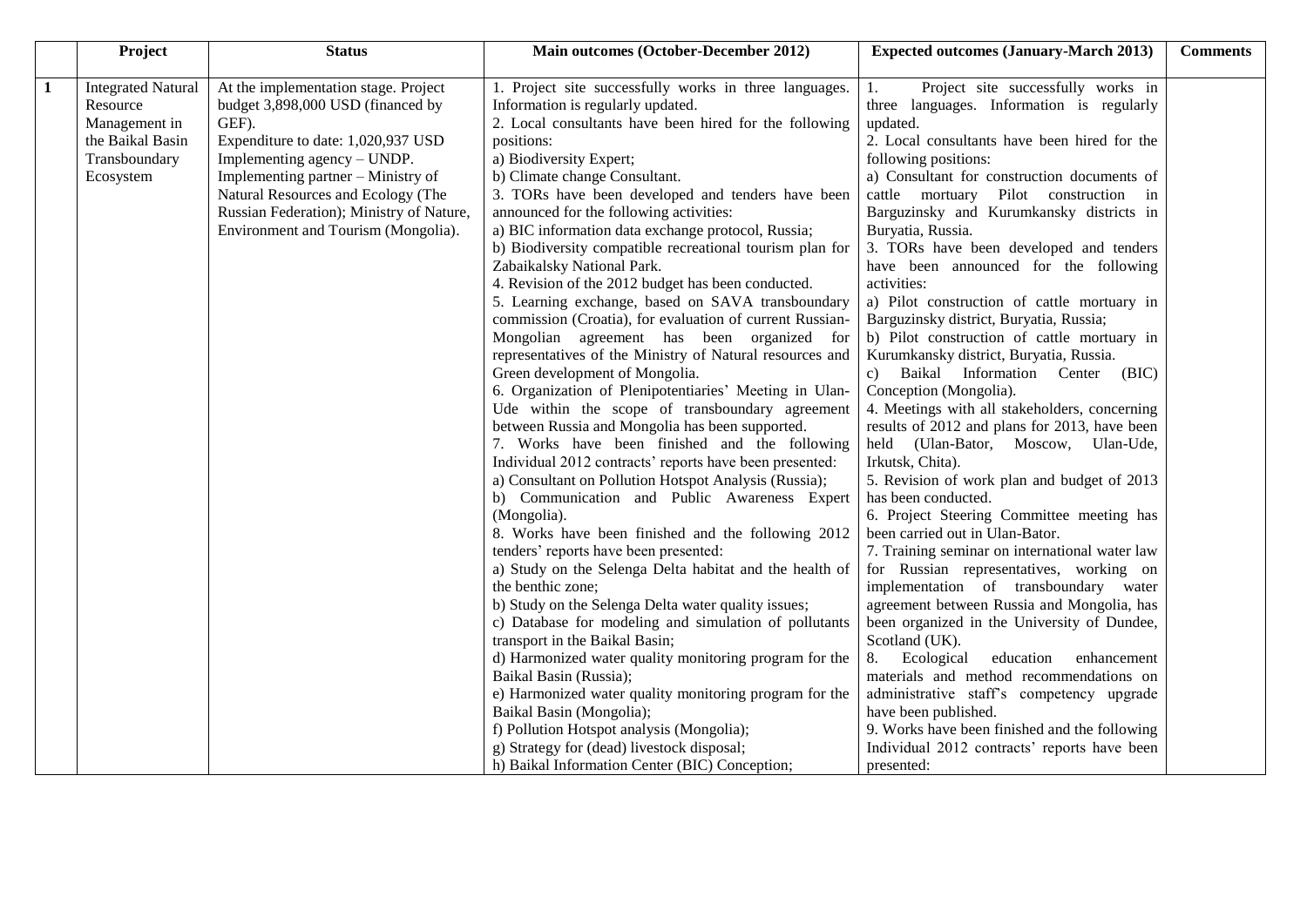|  | i) Ecological Education Enhancement Plan for Russia;     | a) Communication and Public Awareness          |  |
|--|----------------------------------------------------------|------------------------------------------------|--|
|  | j) Ecological Education Enhancement Plan for Buryatia;   | Expert (Russia);                               |  |
|  | k) Ecological Education Enhancement Plan for             | b) Biodiversity Expert (Russia);               |  |
|  | Zabaikalsky Krai.                                        | c) Senior law Expert;                          |  |
|  | 9. Shoreline clean-up of Hovsgol lake and setup of a     | d) TDA Consultant and scientific advisory      |  |
|  | water sanitation zone in Khatgal village have been       | group Leader;                                  |  |
|  | conducted.                                               | e) Training Expert (Russia);                   |  |
|  | 10. Best practices standards of nature preserve for      | f) Training Expert (Mongolia);                 |  |
|  | tourism, mining, using international and regional        | g) Climate change Consultant (Russia);         |  |
|  | examples have been studied through.                      | h) Environmental and water resources           |  |
|  | 11. Database for modeling and simulation of pollutants   | management Consultant for sub-basin Khilok     |  |
|  | transport in river systems has been compiled.            | watershed, Zabaikalsky Krai (Russia);          |  |
|  | 12. Harmonized water quality monitoring program for      | i) Environmental and water<br>resources        |  |
|  | the Baikal Basin has been developed.                     | management Consultant for<br>sub-basin         |  |
|  | 13. Analysis of anthrax incidents within last 20 years   | Tugnuy-Sukhara<br>watershed,<br>Buryatia       |  |
|  | period and inventory of cattle mortuaries in Barguzinsky | (Russia);                                      |  |
|  | and Kurumkansky districts of Buryatia have been carried  | 10. Works have been finished and the           |  |
|  | out. Microbiological analysis of soil has been done,     | following 2012 tenders' reports have been      |  |
|  | strategy for (dead) livestock disposal<br>and            | presented:                                     |  |
|  | recommendations for new pilot cattle mortuaries          | a) Revise of preliminary Transboundary         |  |
|  | construction as well as reconstruction of existing ones  | Analysis for<br>the Russian<br>Diagnostic      |  |
|  | have been concluded.                                     | Federation;                                    |  |
|  | 14. Ecological education enhancement plan for Russia     | b) Revise of preliminary Transboundary         |  |
|  | has been worked out.                                     | Diagnostic Analysis for Mongolia.              |  |
|  | 15. Method guidelines for competency upgrade of          | 11. Transboundary Diagnostic Analysis has      |  |
|  | administrative staff in the field of ecology and         | been updated.                                  |  |
|  | sustainable development for Integrated Natural Resource  | 12. GAP-analysis of best practices, present    |  |
|  | Management in the Baikal Basin Transboundary             | policies and standards in tourism and mining   |  |
|  | Ecosystem have been developed.                           | in view of biodiversity preservation in Russia |  |
|  | 16. Assessment of ecological education in the Republic   | and Mongolia has been carried out.             |  |
|  | of Buryatia has been held and Road map of its            | 13. Recommendations on changes in local and    |  |
|  | enhancement has been worked out.                         | national policies, legislation and regional    |  |
|  | 17. Public awareness plan for Mongolia has been          | development plans of increase in biodiversity  |  |
|  | elaborated.                                              | preservation have been worked out.             |  |
|  | 18. Self-assessment methodology for the Russian          | 14. Recommendations on changes in              |  |
|  | administrative staff in the field of transboundary water | environment impact assessment standards and    |  |
|  | resources has been conducted.                            | tourism development plan in the Baikal basin   |  |
|  | 19. Inception meeting for Project's output 1.3.          | (in particular those ones in Irkutsk and Ulan- |  |
|  | "Underground waters" has been held in Ulan-Bator; one    | Ude), in view of biodiversity preservation,    |  |
|  | international, two Russian and two Mongolian experts     | have been developed.                           |  |
|  | have been hired.                                         | 15. Public awareness plan for Russia has been  |  |
|  |                                                          |                                                |  |